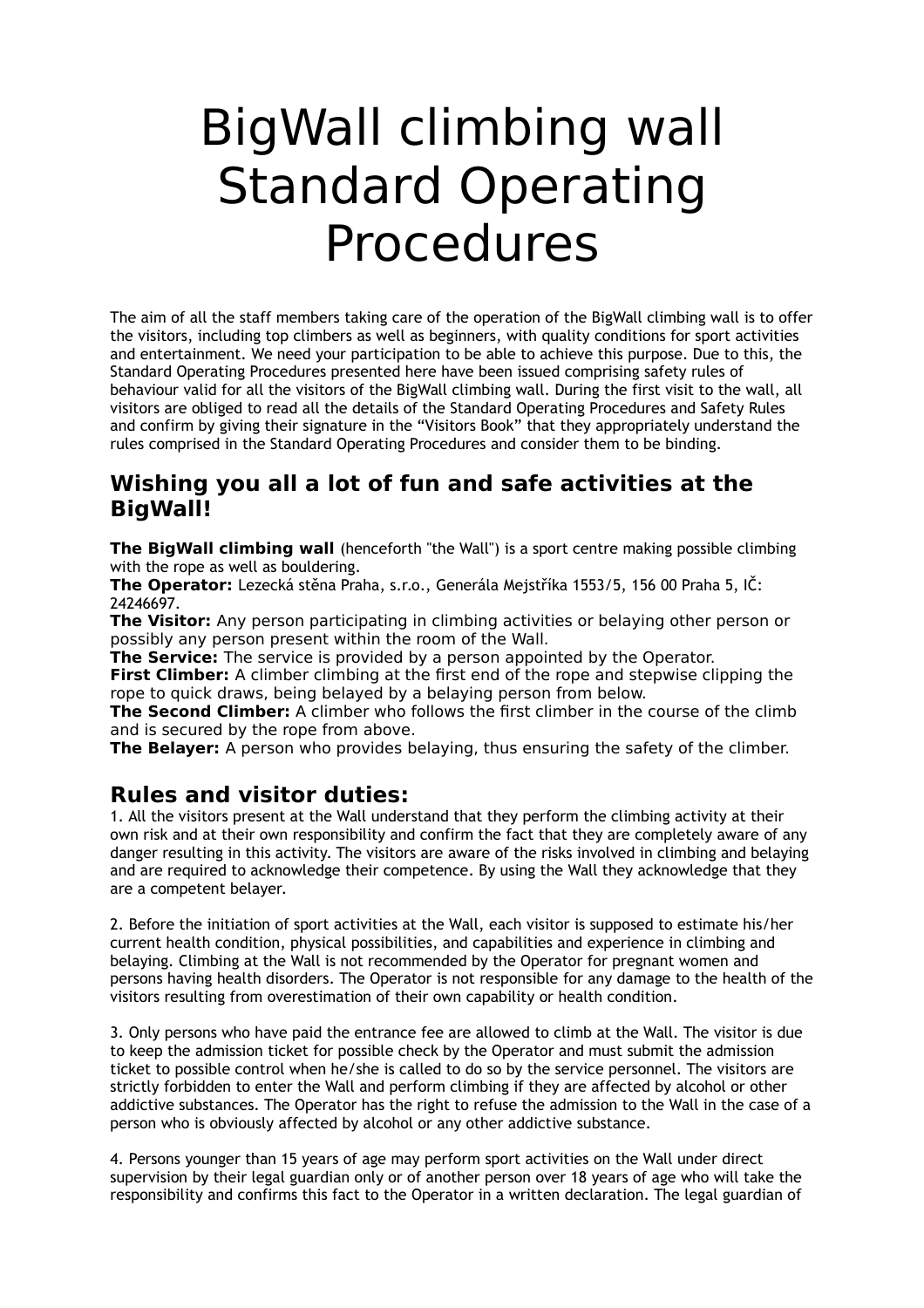the child or person who took the responsibility based on the written declaration is responsible for adhering to safety rules and for child's safety.

5. All the visitors over 15 years of age are due to write their name in the "Visitors Book" and give their signature confirming they have read and understood the Standard Operating Procedures. Based on a request by the Operator or person appointed by the Operator (member of the service personnel), they are also obliged to demonstrate their identity and age by submitting their identity card or other identification document with a photo. The Operator can rightfully write the number and name of the identity document based on which the identity and age of the visitor was confirmed into the "Visitors Book".

6. Persons over 15 years of age and under 18 years of age may independently perform sport activities at the Wall provided that they submit to the Operator a written consent by their legal guardian, where the legal guardian states that he/she agrees with the independent performance of sport activities of his/her child on the BigWall climbing wall and that he/she takes a complete responsibility for these activities. Persons older than 15 years of age and younger than 18 years of age may otherwise perform sport activities on the wall only if they are accompanied by a person over 18 years of age who takes the responsibility for them and confirms this fact in a written declaration to the Operator.

7. The Operator can rightfully file and verify agreements of legal guardians with climbing activities at the BigWall and declarations of taking the responsibility for a person younger than 18 years.

8. Instructors of courses are required to inform the service personnel or Operator about the course before climbing at the Wall.

9. All the responsibility for persons participating in a training course is taken by the course supervisor.

10. The course instructor can only be a person older than 18 year of age having an authorization for performing courses on artificial walls, and a concluded contract with the Wall Operator concerning the performance of climbing courses.

11. The visitors can take advantage of renting quality, safe and functional sport equipment designed by the manufacturer for climbing. If a visitor has his/her own climbing equipment, then only certified equipment can be approved by the Operator. The Operator is not responsible for the technical condition of equipment owned by the visitor.

12. Bouldering, i.e. solo climbing without using the rope, is allowed by the Operator on the bouldering wall only, which is equipped with landing area. This facility is situated on the first floor.

13. The Operator retains the right to close the gallery, i.e. the second floor in the case of prebooked private events.

14. All visitors are required to behave appropriately while at the Wall. They are obliged to copy with the Fire-Fighting Prevention and to be acquainted with the fire alarm procedures displayed at the Wall.

15. In all the indoor area of the climbing wall, smoking and using addictive substances is strictly prohibited. Alcohol may be consumed in the restaurant only.

16. Entrepreneurial activities in rooms of the Wall are allowed based on an agreement with the Wall Operator only.

17. Dogs and other animals are not permitted.

18. It is within the rights of the Operator or service personnel to eject anyone who repeatedly violates the Standard Operating Procedures or the safety rules with no refund of the entrance fee. The Operator may also refuse admission in the case of a person who has repeatedly violated the Standard Operating Procedures or the safety rules at the Wall.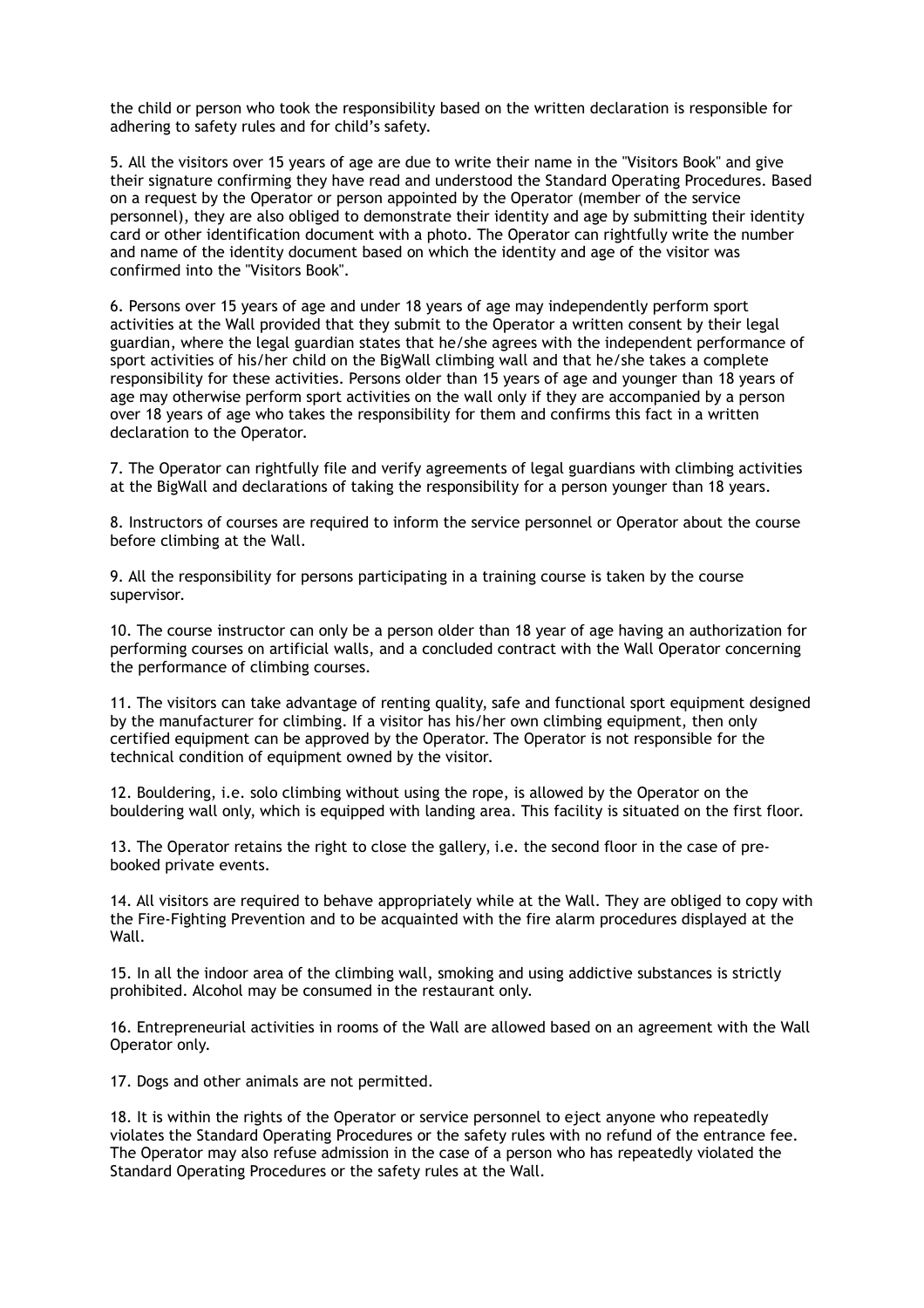19. The visitors should be aware of the fact that the Wall is monitored by security cameras. This is for the safety and security of both service personnel and visitors. The Operator warrants the fact that records from the camera will be kept for a necessary time period only as allowed by the law and will be used for those purposes only. The Operator warrants the protection of personal data of visitors.

20. By signing the "Visitors Book", the visitors acknowledges their compliance with processing of data submitted by them in accordance with the Act No. 101/2000 Coll. "On the protection of personal data" as amended, for the purpose established by the Operator for the time period necessary to attain this goal.

21. The Standard Operating Procedures are in force since September 1, 2013 and are binding for all visitors.

22. It is within the rights of the Operator to alert or update the Standard Operating Procedures at any time.

## **Safety Rules:**

a. Adhering to principles of safe climbing. Before climbing, the visitors are obliged to tie themselves to the securing rope by using a figure eight knot in accordance with UIAA standards. Connecting to the rope with the carabiner and dragon loop knot is prohibited.

b. Visitors must belay their partners safely at all times. Solo climbing is prohibited. Bouldering, i.e. solo climbing without connection to the rope is allowed by the Operator on the bouldering wall only.

c. Only climbing shoes should be used while climbing.

d. Missing "quick draws" is prohibited; the visitor must clip in quick draws not beyond the level of his/her waist.

e. The use of a rope shorter than 50 m is prohibited. The free end of the rope must be secured with a knot.

f. While climbing, it is prohibited to leave the route chosen, as this could restrict the activity of other visitors climbing at the Wall. Climbing of more than one climber along one climbing line is prohibited.

g. The Second climber must climb on a rope that has been secured with the quick draws in the correct sequence. These must be unclipped (in sequence) during the climb until such time as there are two quick draws above the Second climber that are secured.

h. The Belayer has the responsibility to secure the climber at all times; during the climb to minimise the distance of a fall and also during the descent – to bring the climber back down to the ground safely without risk of injury to the climber or any other visitors.

i. In the course of belaying, it is strictly prohibited to pay attention to any other activities, particularly phoning, eating, drinking, etc.

j. Taking up the rope at the securing point, training of building the human pyramid, etc. is prohibited. Abseiling of the person belayed must be continuous and must be performed in a way not endangering other visitors or persons present in the wall room.

k. Inappropriately long falls "for effect" are not allowed.

l. It is prohibited to stay at the heel of the wall with exception of persons who are climbing or belaying other persons.

m. The existing routes must not be interfered with any adjustments; adjustments are possible based on prior agreement with the service personnel.